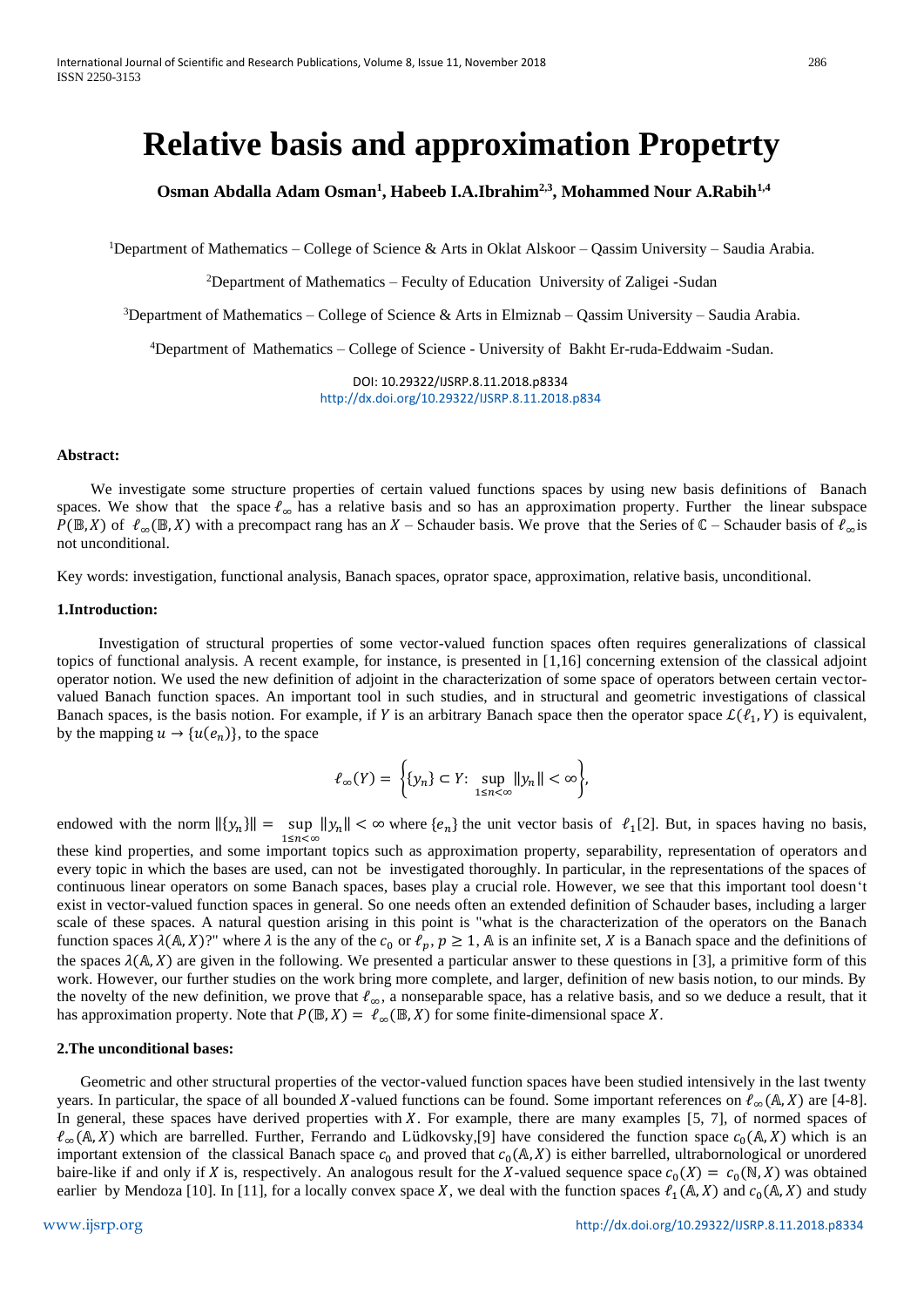some geometric and structural properties of them. This work may also be considered as a contribution to the efforts on the structural investigation of these vector-valued function spaces.

For normed spaces X and Y over  $\mathbb{C}, \mathcal{L}(X, Y)$  denotes the space of all continuous linear operators from X into Y while  $\mathcal{L}(X) = \mathcal{L}(X, X)$  and  $X^*$  denotes the continuous dual of X. Further, we denote by  $B_X$  and  $S_X$  the closed unit ball and sphere of X, respectively.

Let us now introduce the notion of (unordered) infinite sums in Banach Space. Let A be an infinite set,  $\{x_{a_{\varepsilon}}: a_{\varepsilon} \in A\}$  be a family of vectors in a normed space X and let  $\mathcal F$  denote the family of all finite subsets of A.  $\mathcal F$  is directed by the inclusion relation  $\subseteq$  and, for each  $F \in \mathcal{F}$ , we can form the finite sum  $S_F = \sum_{\alpha_{\varepsilon} \in F} x_{\alpha_{\varepsilon}}$ . If the net  $(S_F; \mathcal{F})$  converges to some x in X, then we say that the family  $\{x_{a_{\varepsilon}}: a_{\varepsilon} \in A\}$  is summable, or that the sum  $\sum_{a_{\varepsilon} \in A} x_{a_{\varepsilon}}$  exists, and we write  $\sum_{a_{\varepsilon} \in A} x_{a_{\varepsilon}} = x$  in X. We mean by the convergence of the net  $(S_F: \mathcal{F})$  to x in X that, for each  $\varepsilon > 0$ , there exists an  $F_0 = F_0(\varepsilon) \in \mathcal{F}$  such that  $||S_F - x|| < \varepsilon$  whenever  $F_0 \subseteq F$ . The definition of summable family does not involve any ordering of the index set, and we may therefore say that the notion of a sum thus defined is commutative(unconditional). In case  $\mathbb{A} = \mathbb{N}$ , that the family {  $x_n : n \in \mathbb{N}$  } is summable to x is equivalent to that the series  $\sum_{n \in \mathbb{N}} x_n$  is unconditio nally convergent to x. Note that a series  $\sum_{n \in \mathbb{N}} x_n$  in a Banach space is said to be unconditionally convergent if and only if, for each permutation  $\sigma$  of N,  $\sum_{n \in \mathbb{N}} x_{\sigma(n)}$  is convergent. The definition of a convergent series essentially involves the order structure of N. If the series  $\sum_{n \in \mathbb{N}} x_n$  is convergent, and if  $\sigma$  is a permutation of N, then the series  $\sum_{n \in \mathbb{N}} x_{\sigma(n)}$  may not be convergent, that is, {  $x_n : n \in \mathbb{N}$  } may not be summable [12]. Hence, summability of the family  $\{x_n : n \in \mathbb{N}\}\$  in X is stronger than the convergence of the series  $\sum_{n \in \mathbb{N}} x_n$  in this sense.

Let a family  $\{V_{a_{\varepsilon}}: a_{\varepsilon} \in A\}$  of topological spaces be given. The product  $\prod_{a_{\varepsilon} \in A} V_{a_{\varepsilon}}$  is the set of all functions  $x : A \to \bigcup V_{a_{\varepsilon}}$ such that  $x(a_{\varepsilon}) \in V_{a_{\varepsilon}}$ , for each  $a_{\varepsilon} \in A$ . Usually, we use the notation  $x_{a_{\varepsilon}}$  for  $x(a_{\varepsilon})$  since it is more convenient. By  $V^A$  we mean  $\prod_{a_{\varepsilon} \in A} V_{a_{\varepsilon}}$  with  $V_{a_{\varepsilon}} = V$  for each  $a_{\varepsilon} \in A$ . Let us define  $P_{a_{\varepsilon}} = \prod_{a_{\varepsilon} \in A} V_{a_{\varepsilon}} \to V_{a_{\varepsilon}}$  by  $P_{a_{\varepsilon}}(x) = x_{a_{\varepsilon}}$ . This is called the projection on the  $a_{\varepsilon}$ -th factor – or briefly, it is called  $a_{\varepsilon}$ -th projection.

Let X be a normed space over  $\mathbb C$ . Some important linear subspaces of  $X^{\mathbb A}$  are given as follows. The space  $\ell_{\infty}(\mathbb A,X)$  is the linear space of all functions  $x: A \rightarrow X$  such that

$$
\sup\{\|x_{a_{\varepsilon}}\| : a_{\varepsilon} \in \mathbb{A}\} < \infty.
$$

Moreover,  $\ell_{\infty}(\mathbb{A}, X)$  is a normed space with the sup-norm

$$
||x||_{\infty} = \sup \{||x_{a_{\varepsilon}}|| : a_{\varepsilon} \in \mathbb{A}\}.
$$

We denote by  $\ell_{\infty}(\mathbb{A}, X)$ ,  $1 \leq p < \infty$ , the set of all functions  $x: \mathbb{A} \to X$  such that  $\left\{ ||x_{a_{\varepsilon}}||^p : a_{\varepsilon} \in \mathbb{A} \right\}$  is summable, i.e.,

$$
\sum_{a_{\varepsilon}\in A} \left\|x_{a_{\varepsilon}}\right\|^p < \infty,
$$

and it is a normed space with the norm:

$$
\|x_{a_{\varepsilon}}\|_{p} = \left(\sum_{a_{\varepsilon}\in A} \|x_{a_{\varepsilon}}\|^{p}\right)^{1/p}
$$

Further, the function space  $c_0(A, X)$  is the linear space of all functions  $x: A \to X$  such that, for each  $\varepsilon > 0$ , the set

$$
\{a_{\varepsilon} \in \mathbb{A} : \|x_{a_{\varepsilon}}\| > \varepsilon\}
$$

is finite or empty. It is a normed space with the sup norm. These function spaces are Banach spaces if and only if  $X$  is a Banach space. Moreover, if A is a directed set then  $\lambda(A, X)$ ,  $\lambda = \ell_{\infty}$ ,  $c_0$  or  $\ell_p$ , is a linear space of all nets with corresponding property. They are usually denote by  $\lambda(X)$  in the case  $\mathbb{A} = \mathbb{N}$  and are called X-valued sequence spaces.

# **3.The Relative bases & projection:**

# **Definition (1):**

Let X and Y be Banach spaces and A be a set. A family  $\{\eta_{a_{\varepsilon}}: a_{\varepsilon} \in A\}$  of continuous linear functions  $\eta_{a_{\varepsilon}}: Y \to X$  is called Ybasis for X if the following condition is satisfied. There exists a direct subset  $\mathfrak{D}(\mathfrak{b})$  some relation  $\eta_{\alpha_{\mathcal{S}}} \ll$  of  $\mathcal{F}$  satisfying the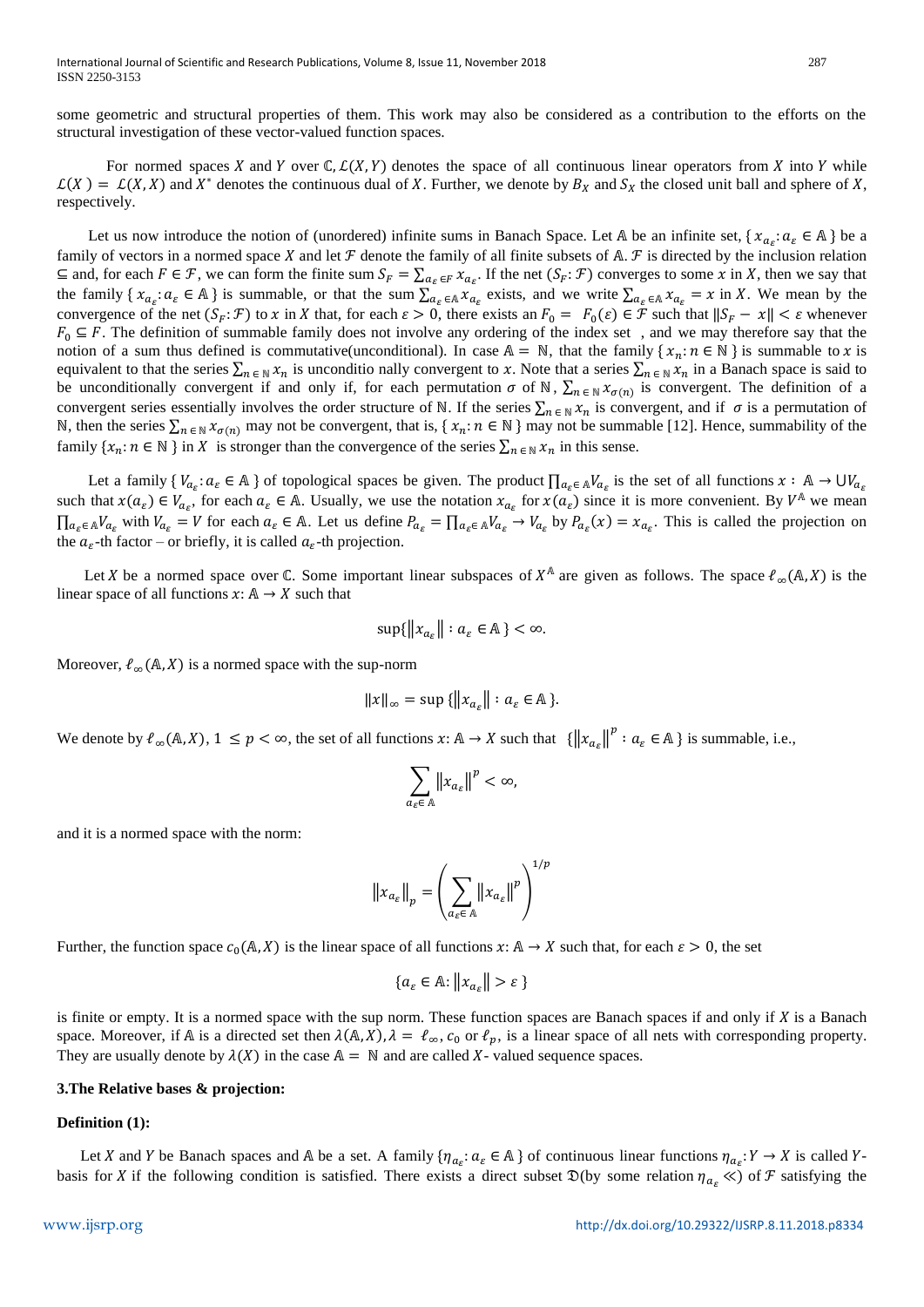property; for each  $a_{\varepsilon} \in \mathbb{A}$  there is some  $F \in \mathbb{D}$  such that  $a_{\varepsilon} \in F$ , and there exists a unique family  $\{R_{a_{\varepsilon}}: a_{\varepsilon} \in \mathbb{A}\}\$  of linear functions  $R_{a_{\varepsilon}}$  from X onto Y such that, for each  $x \in X$ , the net  $(\pi_F(x): \mathfrak{D}, \ll)$  converges to x in X where

$$
\pi_F(x) = \sum_{a_{\varepsilon} \in F} (\eta_{a_{\varepsilon}} \circ R_{a_{\varepsilon}})(x),
$$

for each  $F \in \mathcal{D}$ , and  $\mathcal F$  is the family of all finite subsets of the index set A. furthermore,  $\{\eta_{a_{\varepsilon}}\}$  is called  $a$  Y- Schauder basis for X whenever each  $R_{a_{\varepsilon}}$  is continuous.

## **Definition (2):**

The Y-basis  $\{\eta_{a_{\varepsilon}}: a_{\varepsilon} \in A\}$  in the definition is called unconditional whenever  $\mathfrak{D} = \mathcal{F}$  with the inclusion relation  $\subseteq$ .

# **Definition (3):**

The family  $\{R_{a_{\varepsilon}}: a_{\varepsilon} \in A\}$  is called associate family of functions (A.F.F.) to the Y-basis  $\{\eta_{a_{\varepsilon}}: a_{\varepsilon} \in A\}$ .

Let  $\{\eta_{a_{\varepsilon}}: a_{\varepsilon} \in A\}$  be a Y- basis for X. Clearly, the finite summation  $\pi_F(x)$  defines an operator  $\pi_F(x)$  defines an operator  $\pi_F(x)$ on *X* for each  $F \in \mathcal{D}$ . This operator is called *F*- projection on *X* corresponding *Y*- basis and it is continuous whenever  $\{\eta_{a_{\varepsilon}}\}$  is a Y- Schauder bases.

# **Theorem (4):**

Let  $\mathbb B$  be a set and X be a Banach space. Then  $\ell_p(\mathbb B, X)$  and  $c_0(\mathbb B, X)$  have unconditional X-Schauder bases.

# **Proof:**

Take  $A = \mathbb{B}$  in the definition and define

$$
I_{a_{\varepsilon}}: X \to \lambda(\mathbb{A}, X), \lambda = c_0 \text{ or } \ell_p,
$$

By  $I_{a_{\varepsilon}}(t) = y$  such that  $y_{\delta} = t$ , if  $\delta = a_{\varepsilon}$  otherwise  $y_{\delta} = 0$ . Then the family {  $I_{a_{\varepsilon}}: a_{\varepsilon} \in A$  } is an unconditional X-Schuader basis for  $\lambda(A, X)$ . We prove the assertion only for  $c_0(A, X)$  since the proof for  $\ell_p(A, X)$  almost is the same. Take the family {  $R_{a_{\varepsilon}}$ :  $a_{\varepsilon} \in A$  } as

$$
R_{a_{\varepsilon}}: c_0(A, X) \to X; \quad R_{a_{\varepsilon}}(x) = P_{a_{\varepsilon}}(x) = x_{a_{\varepsilon}},
$$

and  $\mathfrak{D} = \mathcal{F}$ , directed by the inclusion  $\subseteq$ . Then we must show that the net  $(\pi_F(x) : \mathcal{F})$  converges to  $x$  in  $c_0(A, X)$  where

$$
\pi_F(x) = \sum_{a_\varepsilon \in F} (I_{a_\varepsilon} \circ P_{a_\varepsilon})(x) = \sum_{a_\varepsilon \in F} I_{a_\varepsilon}(x_{a_\varepsilon}).
$$

For some  $x \in c_0(A, X)$ ,  $\pi_F(x)$  is the function  $x_F$  such that  $x_F(a_\varepsilon) = x_{a_\varepsilon}$  if  $a_\varepsilon \in F$  and  $x_F(a_\varepsilon) = 0$  if  $a_\varepsilon \notin F$ . Now, consider an arbitrary  $\varepsilon > 0$ . We must find a finite subset  $F_0 = F_0(\varepsilon) \in \mathcal{F}$  such that, for each finite  $F \supseteq F_0$ ,

 $||x - x_F||_{\infty} \leq \varepsilon$ .

Since the set {  $a_{\varepsilon} \in A$ :  $||x_{a_{\varepsilon}}|| > \varepsilon$  } is finite or empty, taking  $F_0$  as

$$
F_0 = \{ a_{\varepsilon} \in \mathbb{A} : ||x_{a_{\varepsilon}}|| > \varepsilon \},
$$

we have

$$
||x - x_F||_{\infty} = ||[x_{a_{\varepsilon}} : a_{\varepsilon} \in \mathbb{A} - F]||_{\infty} \leq \varepsilon,
$$

for each finite  $F \supseteq F_0$ .

For the uniqueness of the family  $\{P_{a_{\varepsilon}}\}\)$  suppose

$$
\sum_{a_{\varepsilon} \in F} (I_{a_{\varepsilon}} \circ P_{a_{\varepsilon}})(x) = \sum_{a_{\varepsilon} \in F} (I_{a_{\varepsilon}} \circ R'_{a_{\varepsilon}})(x).
$$

[www.ijsrp.org](http://ijsrp.org/) <http://dx.doi.org/10.29322/IJSRP.8.11.2018.p8334>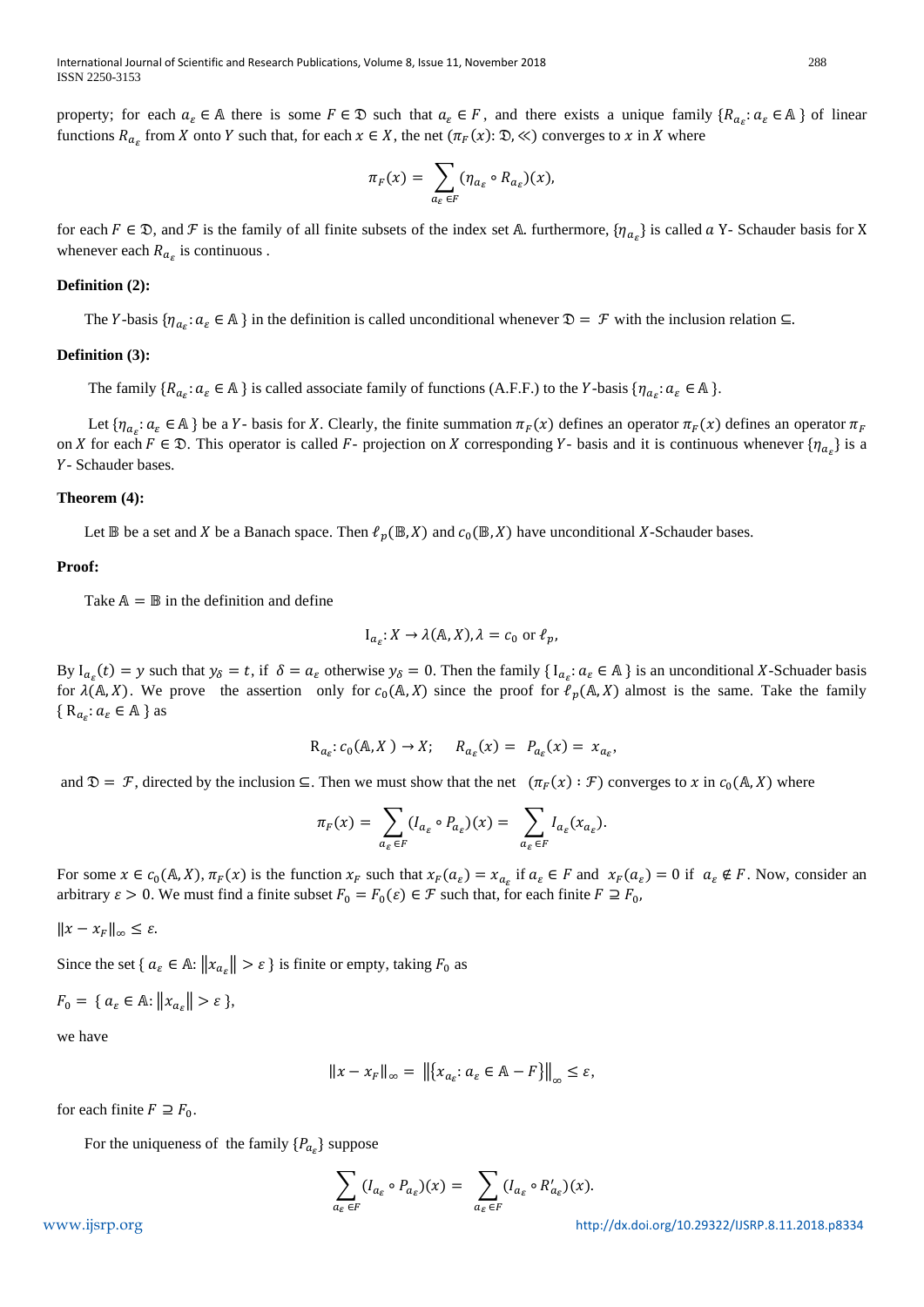International Journal of Scientific and Research Publications, Volume 8, Issue 11, November 2018 289 ISSN 2250-3153

and

$$
\pi_F^{\circ}(x) = \sum_{a_{\varepsilon} \in F} (I_{a_{\varepsilon}} \circ (P_{a_{\varepsilon}} - R'_{a_{\varepsilon}}))(x), \ F \in \mathcal{F}
$$

Remember that

$$
\|\pi_F^\circ(x)\|_\infty = \sup_{a_\varepsilon \in F} \left\| \left( P_{a_\varepsilon} - R'_{a_\varepsilon} \right)(x) \right\| \text{ and } \|\pi_F^\circ(x)\|_\infty \le \|\pi_G^\circ(x)\|_\infty
$$

for  $F \subseteq G$ . Since

$$
\lim_{F\in\mathcal{F}}\|\pi_F^\circ(x)\|_\infty=0,
$$

We have that  $(P_{a_{\varepsilon}} - R'_{a_{\varepsilon}})(x) = 0$  for each  $a_{\varepsilon}$  and for every  $x \in c_0(\mathbb{A}, X)$ .

This implies,  $P_{a_{\varepsilon}} = R'_{a_{\varepsilon}}$  for each  $a_{\varepsilon}$ .

Further, each  $P_{a_{\varepsilon}}$  is continuous because  $||x_{a_{\varepsilon}}|| \leq ||x||_{\infty}$ .

## **Theorem (5):**

Let  $\mathbb B$  be a set and X be a Banach space. Then the linear subset  $P(\mathbb B,X)$  of  $\ell_{\infty}(\mathbb B,X)$  of all those functions with precompact range has an  $X$ -Schauder basis.

#### **Proof:**

Take  $\mathbb{A} = 2^{\mathbb{B}}$  in the definition and define

$$
\mu_{a_{\varepsilon}}\colon X\to P(\mathbb{B},X),
$$

for each  $\alpha \in A$  ( $\alpha \subseteq$  with some desinguished point  $h_{a_{\varepsilon}}$ ) by

$$
a_{\varepsilon}(t) = \sum_{a_{\varepsilon} \in a_{\varepsilon}} I_{a_{\varepsilon}}(t), \text{ for } t \in X,
$$

where  $I_{a_{\varepsilon}}(t) = y$  such that  $y_{\delta} = t$  if  $\delta = a_{\varepsilon}$  other wise  $y_{\delta} = 0$ . Then the family  $\{\mu_{\alpha}: \alpha \in \mathbb{A}\}$  is an X-Shuader basis for  $P(\mathbb{B}, X)$ . Describe  $\mathfrak D$  as the set of all finite partition of  $\mathbb B$ . It is obviously a subfamily of  $\mathcal F$ , the family of all finite subsets of  $A = 2^{\mathbb B}$ , and  $\mathfrak D$  is directly by the relation  $\rho_1 \ll \rho_2$ , meaning that each  $\alpha' \in \rho_2$  is included in some  $\alpha \in \rho_1$ , where  $\rho_1 = (\alpha_1, \alpha_2, ..., \alpha_n)$  and  $\rho_2 = (\alpha'_1, \alpha'_2, ..., \alpha'_n)$  are partitions of  $\mathbb B$  with distinguished points  $h_i \in \alpha_i$  and  $h'_j \in \alpha'_j$ , respectively. Take the family  ${R_\alpha : \alpha \in \mathbb{A} \}$  as

$$
R_{\alpha}: P(\mathbb{B}, X) \to X; R_{\alpha}(x) = x_{h_{\alpha}}
$$

Then it isn't hard to show that the net  $(\pi_{\rho}(x): \mathfrak{D})$  converges to x in  $P(\mathbb{B}, X)$  where

$$
\pi_{\rho}(x) = \sum_{\alpha \in \rho} (\mu_{\alpha} \circ R_{\alpha})(x) = \sum_{\alpha \in \rho} \mu_{\alpha} (x_{h_{\alpha}}).
$$

Uniqueness is similar to that of the previous result.

Further, each  $R_{\alpha}$  is continuous.

Since for a finite-dimensional space X, one has  $P(\mathbb{B}, X) = \ell_{\infty} P(\mathbb{B}, X)$  then we have the following corollary.

# **Corollary (6):**

The family

$$
\mu_{\alpha} \colon \mathbb{C} \to \ell_{\infty}; \ \mu_{\alpha}(t) = t. X_{\alpha},
$$

is a C- Schauder basis for  $\ell_{\infty}$ , where  $X_{\alpha}$  is the characteristic function of  $\alpha \subseteq \mathbb{N}$ .

**Proof:**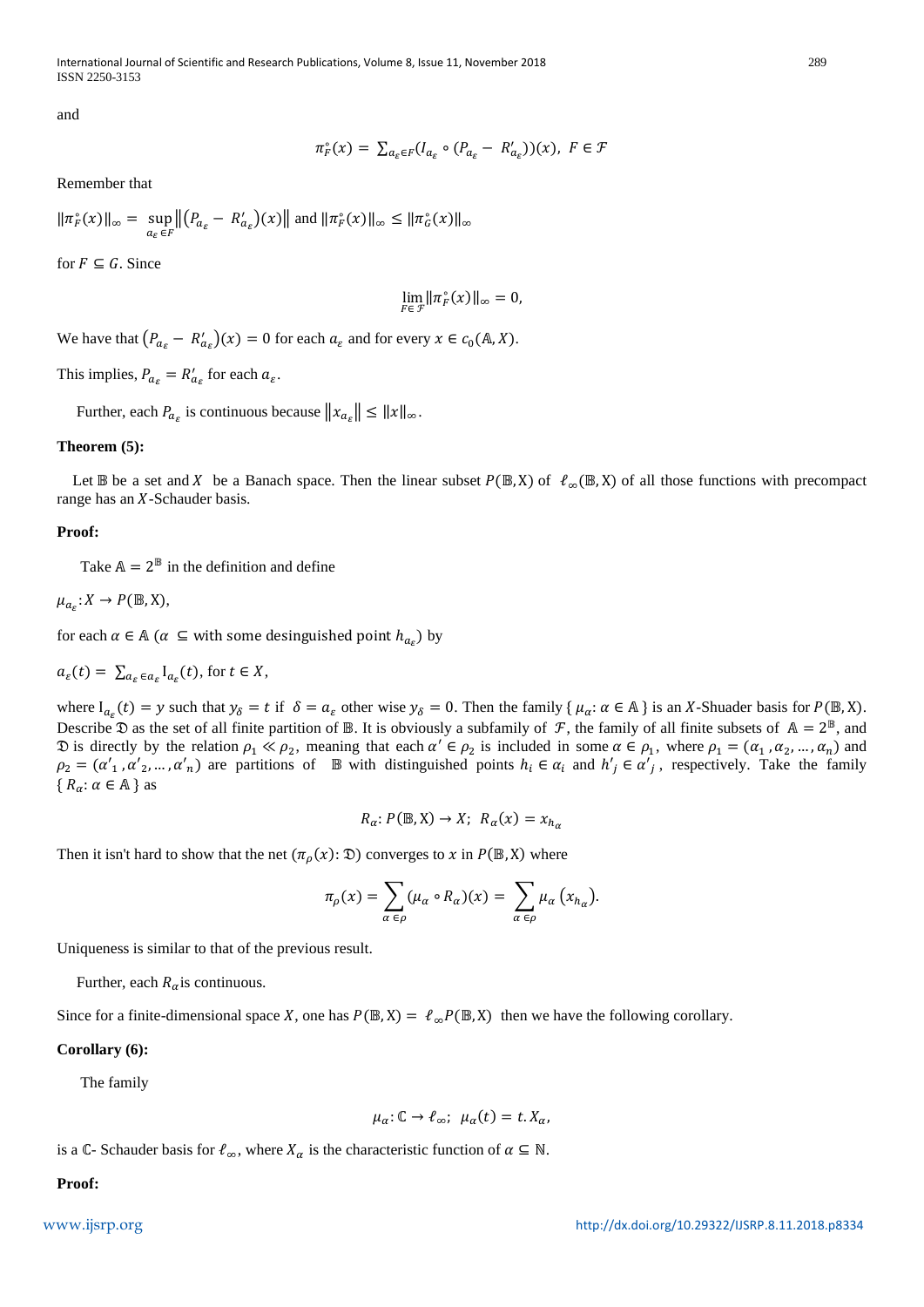International Journal of Scientific and Research Publications, Volume 8, Issue 11, November 2018 290 ISSN 2250-3153

Take  $\mathbb{B} = \mathbb{N}$  and  $X = \mathbb{C}$  from theorem (5) above. Then

$$
\pi_{\rho}(x) = \sum_{\alpha \in \rho} (\mu_{\alpha} \circ R_{\alpha})(x) = \sum_{\alpha \in \rho} X_{\alpha} \cdot x_{h_{\alpha}},
$$

and converges to x in  $\ell_{\infty}$ .

#### **Theorem(7):**

The  $\mathbb{C}$ - Schauder basis of  $\ell_{\infty}$  determined in Corollary (6) is not unconditional.

#### **Proof:**

Let  $\mathbb{A} = 2^{\mathbb{N}}$  and  $\mathfrak{D} = \mathcal{F}$  with the inclusion relation  $\subseteq$ . We will show that the net  $(\pi_{\rho}(x) : \mathcal{F})$  doesn't converge to x for  $x = (1,1,...) \in \ell_{\infty}$ . Consider the chain  $\mathcal{C} = (F_1, F_2, ...)$  with

 $F_1 \{\{1\}\}\$  $F_2$  { {1}, {1,2} }  $F_3\{\{1\},\{1,2\},\{1,2,3\}\}\$ ⋮

in  $(\mathcal{F}, \subseteq)$ . Then the subnet  $(\pi_{\rho}(x): \mathcal{C})$  (a sequence, in fact) of  $(\pi_F(x): \mathcal{F})$  isn't convergent to x. Indeed, for  $F \in \mathcal{C}$ ,

$$
\pi_F(x) = \sum_{\alpha \in F} (\mu_\alpha \circ R_\alpha)(x)
$$

$$
= \sum_{\alpha \in \rho} X_\alpha (x_{h_\alpha}) = \sum_{\alpha \in \rho} X_\alpha
$$

$$
= (|F|, |F| - 1, \dots, 1, 0, 0, \dots)
$$

where  $|F|$  is the cardinality of F. Hence,

$$
\lim_{F\in\mathcal{C}}\|x-\pi_F(x)\|_\infty\neq 0,
$$

This implies  $(\pi_F(x): \mathcal{F}) \nrightarrow x$  in  $\ell_\infty$ .

# **Theorem(8):**

Let X be a Banach space for which a family  $\{\eta_a : a_{\varepsilon} \in A\}$  is a Y-basis for some separable Banach space Y. Then, X is separable if  $A$  is countable.

# **Proof:**

Let A be countable and W be a countable dense subspace of Y. Then the set  $\bigoplus_{a_\varepsilon \in A} \eta_{a_\varepsilon}(W)$  of all finite sums of the form  $\sum_{a_{\varepsilon} \in F} \eta_{a_{\varepsilon}}(y_{a_{\varepsilon}})$  with F finite and  $y_{a_{\varepsilon}} \in W$  for every  $a_{\varepsilon} \in F$  is a countable dense subspace of X since the image of countable sets under a function is also countable, and a union of a countable family of countable sets is countable. Furthermore, for some  $x \in X$ there exist a net  $\{x_{\delta}^{a_{\varepsilon}}\}_{\delta}$  in W such that  $x_{\delta}^{a_{\varepsilon}} \to R_{a_{\varepsilon}}(x)$  in Y. So

$$
\eta_{a_{\varepsilon}}(x_{\delta}^{a_{\varepsilon}}) \to (\eta_{a_{\varepsilon}} \circ R_{a_{\varepsilon}})(x)
$$

in X for each  $a_{\varepsilon} \in A$ . This implies

$$
\sum_{a_{\varepsilon}\in F} \eta_{a_{\varepsilon}}(x_{\delta}^{a_{\varepsilon}}) \to \sum_{a_{\varepsilon}\in F} (\eta_{a_{\varepsilon}} \circ R_{a_{\varepsilon}})(x) = \pi_F(x), \text{ for each } F \in \mathcal{D}.
$$

Hence each neighborhood  $U_{\pi_F(x)}$  of  $\pi_F(x)$  includes an element  $\sum_{a_\varepsilon \in F} \eta_{a_\varepsilon}(x_\delta^{a_\varepsilon})$  of  $\bigoplus_{a_\varepsilon \in A} \eta_{a_\varepsilon}(W)$ . On the other hand, each neighborhood  $U_x$  of  $x$  includes a neighborhood  $U_{\pi_{F_0}(x)}$  of some  $\pi_{F_0}(x)$  since the net  $(\pi_F(x), \mathcal{D})$  converges to  $x$  in  $X$  where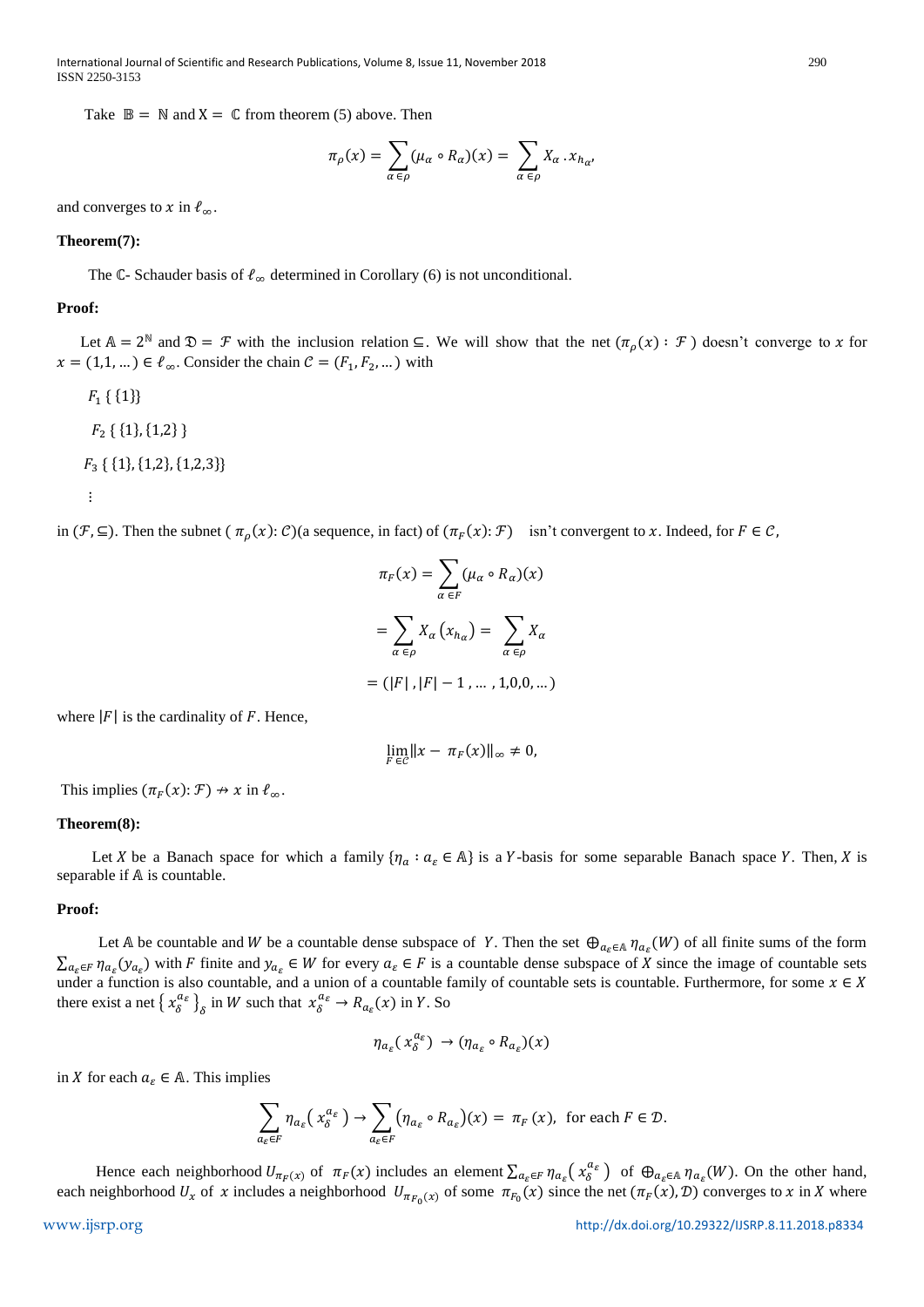$D \subset \mathcal{F}$  is a directed family (by some relation  $\ll$ ) corresponding to the basis  $\{\eta_{a_{\varepsilon}}: a_{\varepsilon} \in A\}$ . Consequently,  $U_x$  includes an element of  $\bigoplus_{a_{\varepsilon} \in A} \eta_{a_{\varepsilon}}(W)$ . This shows that  $\bigoplus_{a_{\varepsilon} \in A} \eta_{a_{\varepsilon}}(W)$  is dense in X.

# **Theorem (9):**

Let X be a Banach Space and  $\{\eta_{a_{\varepsilon}}: a_{\varepsilon} \in A\}$  be a Y-basis for X with some Banach space Y. Then, X is linearly homeomorphic with a subspace Z of  $Y^{\mathbb{A}}$  such that  $\{I_{a_{\varepsilon}}: a_{\varepsilon} \in \mathbb{A}\}$  is a Y-basis for Z where  $I_{a_{\varepsilon}}$  is defined by  $I_{a_{\varepsilon}}(t) = \omega$  such that

$$
\omega(b) = \begin{cases} R_{a_{\varepsilon}}(x), & \text{for some } x \in X \text{ , if } a_{\varepsilon} = b \\ 0, & \text{other wise} \end{cases}
$$

and {  $R_{a_{\varepsilon}}$ } is the A.F.F. to the Y- basis { $\eta_{a_{\varepsilon}}$ }. Further { $\eta_{a_{\varepsilon}}$ } is Y-Schauder basis if and only if { $l_{a_{\varepsilon}}$ } is.

# **Proof:**

Let  $Z = \{z \in Y^{\mathbb{A}} : z_{a_{\varepsilon}} = R_{a_{\varepsilon}}(x) \text{ for some } x \in X, \}$ 

and define  $T: X \to Z$  by  $T_X = z$ . Clearly T is a linear isomorphism. Further, by imposing on Z the quotient topology  $QT$  by the operator T, we identified X with Z topologically since T is continuous in  $\mathcal{Q}T$ . Moreover,

$$
z = T_X = \sum_{a_{\varepsilon} \in F} (T \circ \eta_{a_{\varepsilon}} \circ R_{a_{\varepsilon}})(x) = \sum_{a_{\varepsilon} \in F} (T \circ \eta_{a_{\varepsilon}}) (R_{a_{\varepsilon}}(x))
$$

$$
= \sum_{a_{\varepsilon} \in F} (T \circ \eta_{a_{\varepsilon}}) (z_{a_{\varepsilon}}) = \sum_{a_{\varepsilon} \in F} (T \circ \eta_{a_{\varepsilon}} \circ P_{a_{\varepsilon}})(z) = \sum_{a_{\varepsilon} \in F} (I_{a_{\varepsilon}} \circ P_{a_{\varepsilon}})(z)
$$

where  $P_{a_{\varepsilon}}$  is the  $a_{\varepsilon}$ -th – projection on the product space  $Y^{\mathbb{A}}$  and  $I_{a_{\varepsilon}} = T \circ \eta_{a_{\varepsilon}}$ . Hence  $\{I_{a_{\varepsilon}}\}$  is a  $Y$ - basis. Further,  $P_{a_{\varepsilon}}$  is continuous from  $(Z; \mathcal{QT})$  to Y if and only if  $R_{a_{\varepsilon}}$  is continuous from X to Y.

#### **Corollary(10):**

The series of  $\mathbb C$ -Schauder basis of  $\ell_{\infty}$  is not unconditional.

#### **Proof:**

Let  $\mathbb{A} = 2^{\mathbb{N}}$  and  $\mathfrak{D} = \mathcal{F}$  with the inclusion relation  $\subseteq$ . We will show that the series of net  $(\sum_{i=1}^{n} \pi_{\rho}(x_i) : \mathcal{F})$  doesn't converge to  $\sum_{i=1}^{n} x_i$  for  $x_i = (1,1,...) \in \ell_\infty$ . Consider the chain stated in Theorem (7), then the series of subnet  $(\sum_{i=1}^{n} \pi_\rho(x_i))$ C) of  $(\sum_{i=1}^n \pi_\rho(x_i) : \mathcal{F})$  is not convergent to  $\sum_{i=1}^n x_i$ . Therefore  $\tilde{F} \in \mathcal{C}$ ,

$$
\sum_{i=1}^{n} \pi_{\tilde{F}}(x_i) = \sum_{i=1}^{n} \sum_{\alpha \in \tilde{F}} (\mu_{\alpha} \circ R_{\alpha})(x_i)
$$

$$
= \sum_{i=1}^{n} \sum_{\alpha \in \rho} X_{\alpha} ((x_i)_{h_{\alpha}}) = \sum_{\alpha \in \rho} X_{\alpha}
$$

$$
= (|\tilde{F}|, |\tilde{F}| - 1, ..., 1, 0, 0, ...)
$$

where  $|\tilde{F}|$  is the cardinality of F. Hence,

$$
\lim_{\overrightarrow{F}\in\mathcal{C}}\left\|\sum_{i=1}^n x_i - \sum_{i=1}^n \pi_{\overrightarrow{F}}(x_i)\right\|_{\infty} \neq 0,
$$

This implies that

$$
\sum_{i=1}^n \pi_{\tilde{F}}(x_i): \mathcal{F}) \nrightarrow \sum_{i=1}^n x_i \text{ in } \ell_\infty.
$$

Now, let us introduce relative biorthogonal systems in Banach spaces.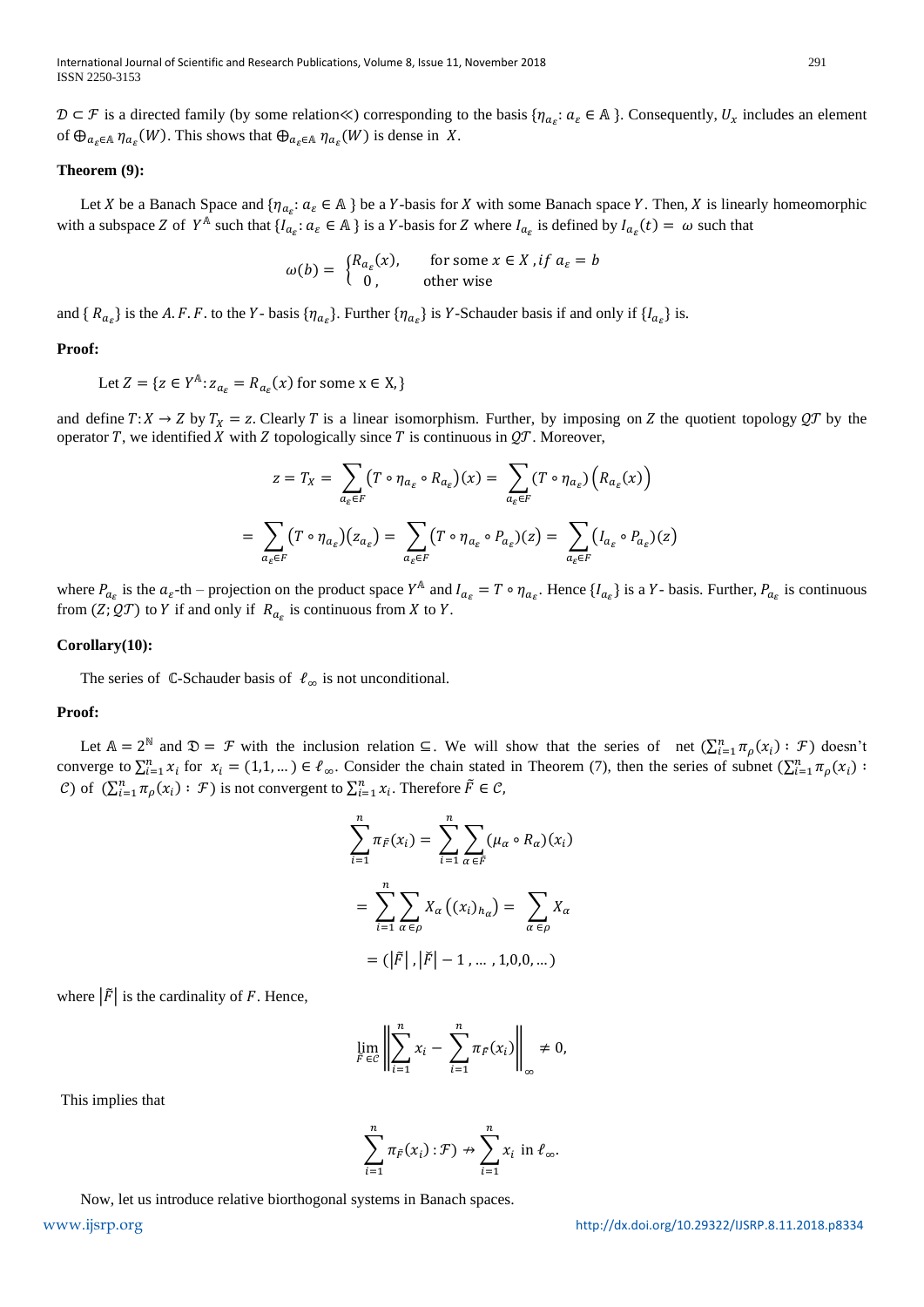International Journal of Scientific and Research Publications, Volume 8, Issue 11, November 2018 292 ISSN 2250-3153

# **Definition (11):**

Let X and Y be Banach spaces,  $\{\eta_{a_{\varepsilon}}: a_{\varepsilon} \in A\} \in \mathcal{L}(X, Y)^{\mathbb{A}}$  and  $\{R_{a_{\varepsilon}}: a_{\varepsilon} \in A\} \in \mathcal{L}(X, Y)^{\mathbb{A}}$ . If  $R_{a_{\varepsilon}} \circ \eta_{a_{\varepsilon}} = I_Y$  for  $a_{\varepsilon} = b$ , and  $R_{a_{\varepsilon}} \circ \eta_{a_{\varepsilon}} = 0$  for  $a_{\varepsilon} \neq b$ , then the family

$$
\{(\eta_{a_{\varepsilon}}, R_{a_{\varepsilon}}): a_{\varepsilon} \in \mathbb{A}\}
$$

is called a  $Y$ - biorthogonal system for  $X$ .

## **Proposition (12):**

Let a family  $\{(\eta_{a_{\varepsilon}}, R_{a_{\varepsilon}}): a_{\varepsilon} \in A\}$  be as in the above defintion. Then  $\{(\eta_{a_{\varepsilon}}, R_{a_{\varepsilon}}): a_{\varepsilon} \in A\}$  is a Y- biorthogonal system for X if and only if  $\{\eta_{a_{\varepsilon}}: a_{\varepsilon} \in A\}$  is Y-basis for X with  $\{R_{a_{\varepsilon}}\}$  being A.F.F. to  $\{\eta_{a_{\varepsilon}}: a_{\varepsilon} \in A\}$ .

## **Proof:**

For an arbitrary  $v \in Y$ ,  $\eta_b(v) \in X$ , and so

$$
\eta_b(\nu) = \sum_{a \in A} (\eta_{a_{\varepsilon}} \circ R_{a_{\varepsilon}})(\eta_b(\nu)) = \sum_{a_{\varepsilon} \in A} \eta_{a_{\varepsilon}}[(R_{a_{\varepsilon}} \circ \eta_b)(\nu)].
$$

Hence, by the uniqueness of the family  $\{R_{a_{\varepsilon}}\}$ , this equality holds if and only if  $R_{a_{\varepsilon}} \circ \eta_b = I_Y$  for  $a_{\varepsilon} = b$ , and  $R_{a_{\varepsilon}} \circ \eta_b = 0$ ,  $a_{\varepsilon} \neq 0$  $b$ .

 It is well-known that a Banach space having a basis also has the approximation property (AP). However, this depend directly on the space Y here. Note that a Banach space X is said to be have AP if, for every compact set K in X and every  $\varepsilon > 0$ , there exists an operator  $T: X \to X$  of finite rank (i.e.  $T(x) = \sum_{i=1}^{n} x_i^*(x) x_i$ , for some  $\{x_i\}_{i=1}^{n} \subset X$  and  $\{x_i^*\}_{i=1}^{n} \subset X^*$ ) so that  $||T(x) - T||$  $||x|| \leq \varepsilon$ , for every  $x \in K$ .

#### **Theorem (13):**

Let  $X$  be a Banach space having a Y-Schauder basis for some Banach spaces Y. Then  $X$  has the approximation property if and only if Y has.

## **Proof:**

It follows from Theorem (9) that we may consider X to be a subspace of  $Y^{\mathbb{A}}$  with the Y-basis  $\{I_{a_{\varepsilon}}\}$  and with the . F. F.  $\{P_{a_{\varepsilon}}\}$ . Let *X* has the AP and fix some  $a_{\varepsilon} \in A$ . Suppose some  $K \subset Y$  is compact and let  $\varepsilon > 0$ . Since  $I_{a_{\varepsilon}}(K)$  is also compact in *X*, there exists a finite rank operator  $T$  on  $X$  such that

$$
||T(I_{a_{\varepsilon}}(y)) - I_{a_{\varepsilon}}(y)|| \leq \varepsilon
$$

for every  $v \in K$ . This implies

$$
\left\| \left( P_{a_{\varepsilon}} \circ T \circ I_{a_{\varepsilon}} \right) (y) - y \right\| \right\| = \left\| \left( P_{a_{\varepsilon}} \circ T \circ I_{a_{\varepsilon}} \right) (y) - \left( P_{a_{\varepsilon}} \circ I_{a_{\varepsilon}} \right) y \right\|
$$
  

$$
\leq \left\| P_{a_{\varepsilon}} \right\| \left\| T \left( I_{a_{\varepsilon}} (y) \right) - I_{a_{\varepsilon}} (y) \right\| \leq \varepsilon.
$$

Hence  $P_{a_{\varepsilon}} \circ T \circ I_{a_{\varepsilon}}$  is the desired finite rank operator (corresponding to K and  $\varepsilon$ ).

Conversely, let Y has AP. It isn't hard to see that any finite direct sum of Banach spaces has AP if and only if each component space has this property. Let  $K \subset X$  be compact and  $\varepsilon > 0$ . There exists an  $F_0(\varepsilon) \in \mathcal{D}, \mathcal{D} \subset \mathcal{F}$  is a directed family (by some relation  $\ll$ ) corresponding to the Y-basis, such that

$$
\|\pi_F(x) - x\| \le \varepsilon/2, \text{for each finite } F_0 \ll F,
$$

Since the net  $(\pi_F(x), \mathcal{D})$  converges to x in X. Further, for each  $F \in \mathcal{D}$ ,  $\pi_F(K)$  is a compact subset of  $\bigoplus_{a_\varepsilon \in F} Y$  and so there exists a finite rank operator T on  $\bigoplus_{\alpha_s \in F} Y$  such that

$$
||T(\pi_F(x)) - \pi_F(x)|| \leq \varepsilon/2,
$$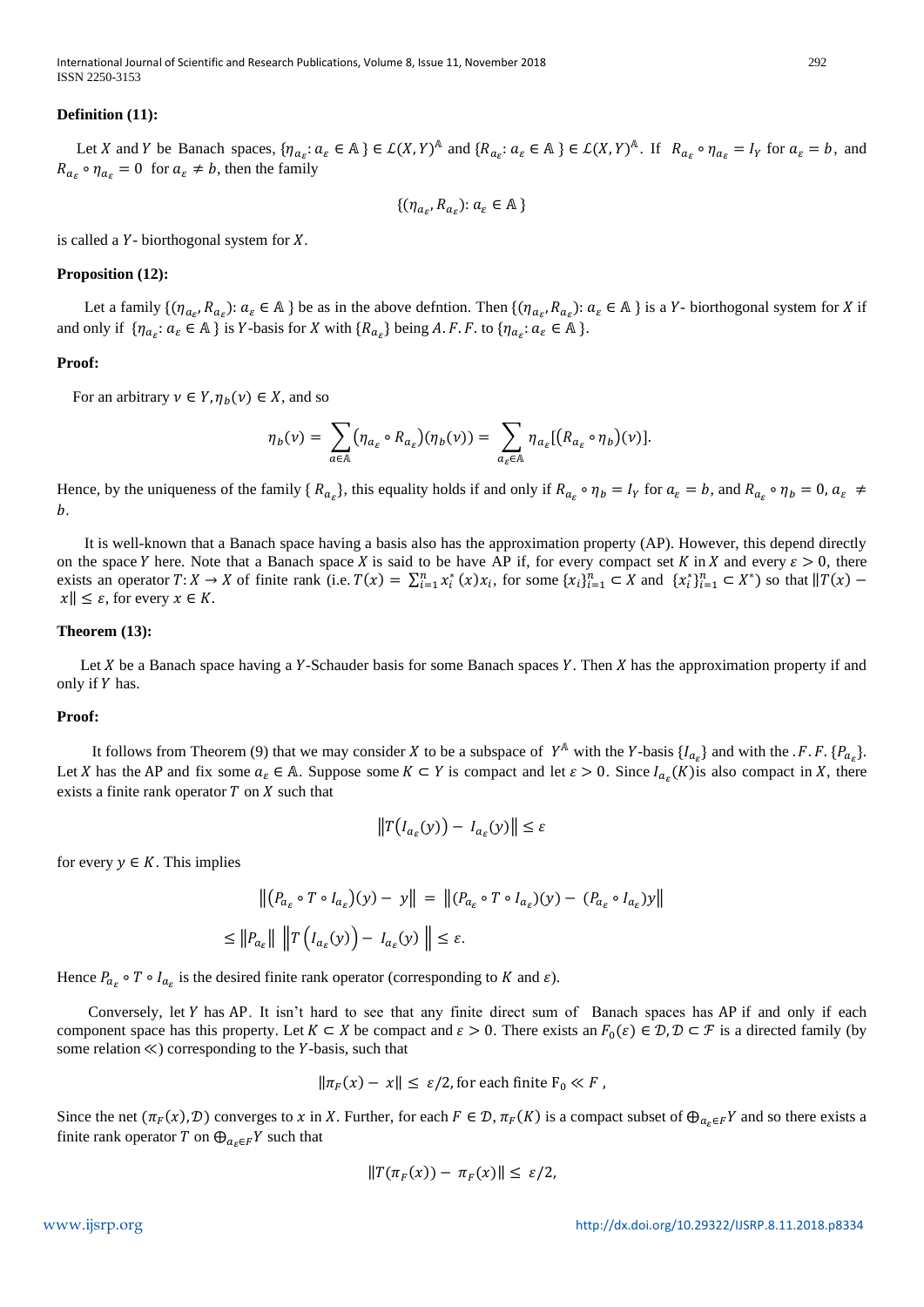for every  $x \in K$ . Thus, for each finite  $F \supseteq F_0$ ,

$$
||(T \circ \pi_F)(x) - x|| = ||T(\pi_F(x)) - \pi_F(x) + \pi_F(x) - x||
$$
  
\n
$$
\le ||T(\pi_F(x)) - \pi_F(x)|| + ||\pi_F(x) - x||
$$
  
\n
$$
\le \frac{\varepsilon}{2} + \frac{\varepsilon}{2} = \varepsilon.
$$

This implies that each  $T \circ \pi_F$  such that  $F_0 \ll F$  is the desired finite rank operator.

# **Corollary (14):**

The space  $\ell_p(\mathbb{B}, X)$ ,  $P(\mathbb{B}, X)$  of  $\ell_\infty(\mathbb{B}, X)$  and  $c_0(\mathbb{B}, X)$  have AP whenever X has. In particular,  $\ell_\infty$ ,  $c_0$  and  $\ell_p$  have AP.

# **Theorem (15):**

Let *X* and *Y* be a Banach spaces and  $\{\eta_{a_{\varepsilon}}\}$  be a *Y*-basis for *X*. Then

$$
||x||^* = \sup_{F \in \mathcal{D}} \{||\pi_F(x)||\}
$$

defines a norm on  $X$ , equivalent to the initial norm of  $X$ , and

$$
||x|| \le ||x||^{\circ} \le K||x||; \ \ x \in X,
$$

for some  $K > 0$ .

The proof is quite similar to its classical analogue ([13,2]).

# **Example (16):**

The X-bases of  $\ell_{\infty}(\mathbb{B}, X)$  and  $c_0(\mathbb{B}, X)$  given in Theorem (4) are monotone. Let us prove the assertion only for  $c_0(\mathbb{B}, X)$ . Fix some  $\nu_{a_{\varepsilon}} \in S_X$  and define  $x^{a_{\varepsilon}}$ :  $A \to X$ , for some  $a_{\varepsilon} \in A$ , by

$$
x^{a_{\varepsilon}}(b) = \left\{ \begin{array}{l} \nu_{a_{\varepsilon}}, b = a_{\varepsilon} \\ 0, \ b \neq a_{\varepsilon} \end{array} \right.
$$

Then, for some  $F \in \mathcal{D}$  containing  $a_{\varepsilon}$ , we have

$$
\pi_F(x^{a_{\varepsilon}}) = \sum_{b \in F} (I_b \circ P_b)(x^{a_{\varepsilon}}) = x^{a_{\varepsilon}}.
$$

Thus, for some  $x^{a_{\varepsilon}} \in B_{c_0(\mathbb{B},X)},$ 

$$
\|\pi_F(x^{a_{\varepsilon}})\|_{\infty}=\|x^{a_{\varepsilon}}\|_{\infty}
$$

Also, for every  $x \in B_{c_0(\mathbb{B},X)},$ 

$$
\|\pi_F(x)\|_{\infty} = \left\|\sum_{a \in F} (I_b \circ P_b)(x^{a_{\varepsilon}})\right\|_{\infty}
$$
  

$$
\leq \left\|\sum_{a_{\varepsilon} \in \mathbb{A}} (I_b \circ P_b)(x)\right\|_{\infty} = \|x\|_{\infty},
$$

Whence, we have,  $\|\pi_F\| = 1$  for each  $F \in \mathcal{D}$ .

We now characterize continuous operators on  $c_0(\mathbb{B}, X)$  as an application of relative bases. These spaces have a fundamental role in the theory of operator spaces for  $\mathbb{B} = \mathbb{N}$ , especially in the investigation of the separable extension property (see [14], [15]). The techniques used here can be applied to all spaces having a suitable relative basis.

**Theorem (17):**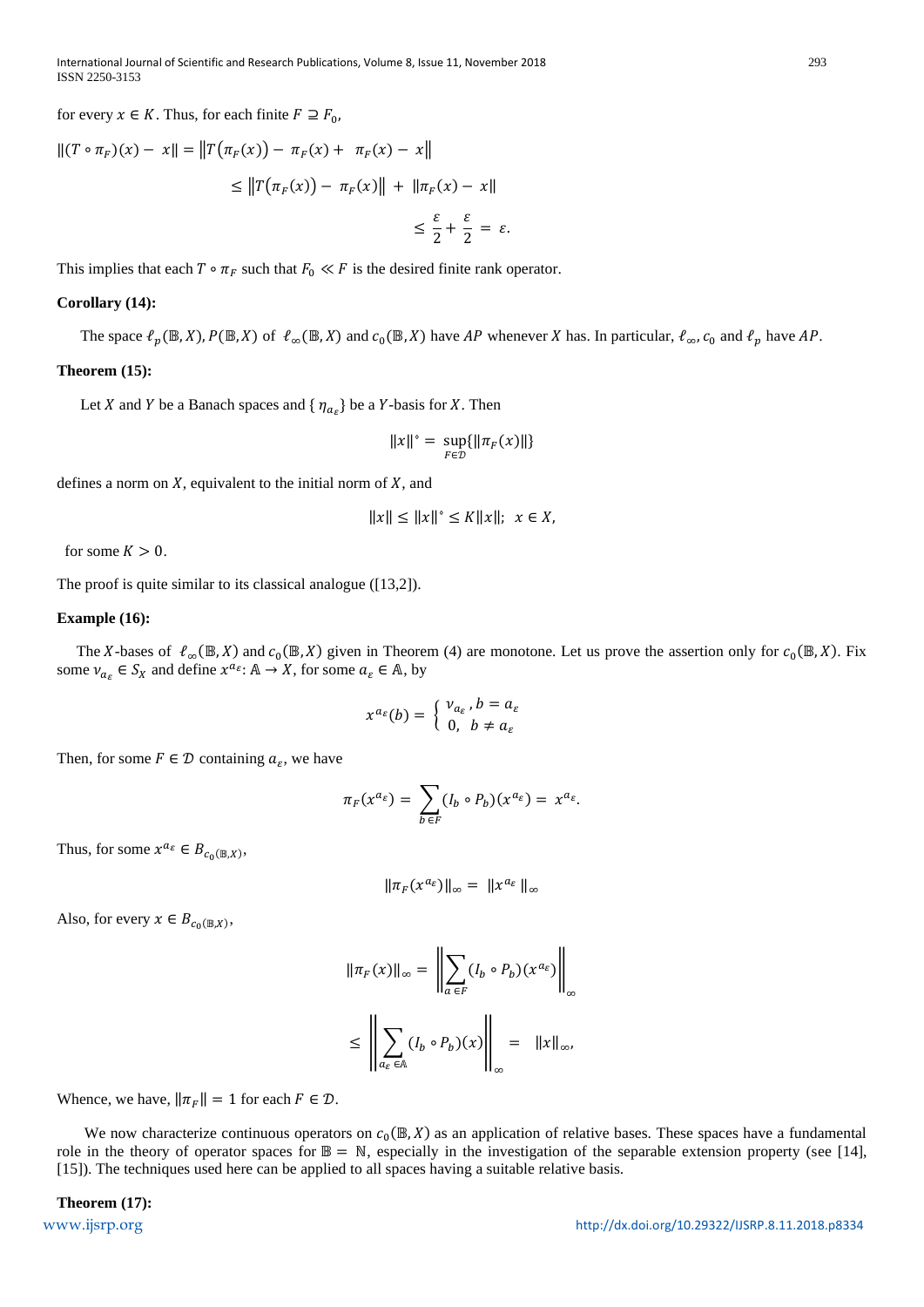International Journal of Scientific and Research Publications, Volume 8, Issue 11, November 2018 294 ISSN 2250-3153

Let  $\mathbb B$  be a set and X be a Banach space. then, the operator space  $\mathcal L(c_0(\mathbb B,X))$  is equivalent (isometrically isomorphic) by the mapping

$$
T \to \{ T \circ I_{a_\varepsilon} : a_\varepsilon \in \mathbb{B} \}
$$

to the Banch space  $\Lambda$ , the space of all  $\varphi \in \mathcal{L}(X, c_0(\mathbb{B}, X))^{\mathbb{B}}$  such that

$$
\sup_{\mathbf{g}\in B_{\ell_1(\mathbb{B},X^*)}} \sum_{a_\varepsilon\in\mathbb{B}} \big\| \mathbf{g}\circ \varphi_{a_\varepsilon} \big\| < \infty,
$$

endowed with the norm

$$
\|\varphi\| = \sup_{g \in B_{\ell_1(\mathbb{B},X^*)}} \sum_{a_{\varepsilon} \in \mathbb{B}} \|g \circ \varphi_{a_{\varepsilon}}\|
$$

where  $\{I_{\alpha_{\varepsilon}}: \alpha_{\varepsilon} \in \mathbb{B}\}$  is the X-Shauder basis for  $c_0(\mathbb{B}, X)$  in the Theorem (1).

# **Proof:**

By using the X-basis  $\{I_{a_{\varepsilon}}: a_{\varepsilon} \in \mathbb{B}\}$  for  $c_0(\mathbb{B}, X)$ , let us write  $\varphi_{a_{\varepsilon}} = T \circ I_{a_{\varepsilon}}$  for some  $T \in \mathcal{L}(c_0(\mathbb{B}, X))$ , and define

$$
\Psi: \mathcal{L}(c_0(\mathbb{B}, X)) \to \Lambda \text{ by } = \Psi(T) = \varphi = \{ \varphi_{a_{\varepsilon}}: a_{\varepsilon} \in \mathbb{B} \}.
$$

Our first task is to show that Ψ really defines a mapping from  $\mathcal{L}(c_0(\mathbb{B}, X))$  to Λ. Let  $T \in \mathcal{L}(c_0(\mathbb{B}, X))$  and for some  $F \in \mathcal{D} = \mathcal{F}$ write

$$
\pi'_F(x) = \sum_{a_{\varepsilon} \in \mathbb{A}} (\varphi_{a_{\varepsilon}} \circ P_{a_{\varepsilon}})(x), \quad x \in c_0(\mathbb{B}, X).
$$

It is continuous linear operator on  $c_0(\mathbb{B}, X)$  because  $\pi_F(x) = (T \circ \pi_F)(x)$  where  $\pi_F(x) = \sum_{a_\varepsilon \in F} (I_{a_\varepsilon} \circ P_{a_\varepsilon})(x)$ . By taking into account the equality

 $c_0(\mathbb{B}, X)^* = \ell_1(\mathbb{B}, X^*)$ 

 $= \sup_{F \in \mathcal{D}}$ 

∈

we have

$$
\sup_{g \in B_{\ell_1(\mathbb{B},X^*)}} \sum_{a_{\varepsilon} \in \mathbb{B}} \|g \circ \varphi_{a_{\varepsilon}}\| = \sup_{g \in B_{\ell_1(\mathbb{B},X^*)}} \sup_{F \in \mathcal{D}} \sum_{a_{\varepsilon} \in F} \|g \circ \varphi_{a_{\varepsilon}}\|
$$
\n
$$
= \sup_{g \in B_{\ell_1(\mathbb{B},X^*)}} \sup_{F \in \mathcal{D}} \sup_{x \in B_{c_0(\mathbb{B},X)}} \left| \sum_{a_{\varepsilon} \in F} (g \circ \varphi_{a_{\varepsilon}})(x_{a_{\varepsilon}}) \right|
$$
\n
$$
= \sup_{F \in \mathcal{D}} \sup_{x \in B_{c_0(\mathbb{B},X)}} \sup_{g \in B_{\ell_1(\mathbb{B},X^*)}} \left| g \left( \sum_{a_{\varepsilon} \in F} \varphi_{a_{\varepsilon}}(x_{a_{\varepsilon}}) \right) \right|
$$
\n
$$
= \sup_{F \in \mathcal{D}} \sup_{x \in B_{c_0(\mathbb{B},X)}} \sup_{g \in B_{c_0(\mathbb{B},X)^*}} \left| g \left( \sum_{a_{\varepsilon} \in F} (\varphi_{a_{\varepsilon}} \circ P_{a_{\varepsilon}})(x) \right) \right|
$$
\n
$$
= \sup_{F \in \mathcal{D}} \sup_{x \in B_{c_0(\mathbb{B},X)}} \left| \sum_{a_{\varepsilon} \in F} (\varphi_{a_{\varepsilon}} \circ P_{a_{\varepsilon}})(x) \right|
$$
\n
$$
= \sup_{F \in \mathcal{D}} \left| \frac{\pi}{|F|} \right|.
$$

Also,  $\sup_{F \in \mathcal{D}} ||\pi_F'|| < \infty$  since the net  $(\pi_F'(x : F \in \mathcal{D})$  converges to  $Tx$  for each  $x \in c_0(\mathbb{B}, X)$ . Hence,

$$
\sup_{F \in \mathcal{D}} \|\pi_F'\| < \infty
$$

By the uniform boundedness principle. This means  $\varphi \in A$  and so  $\Psi$  is well- defined.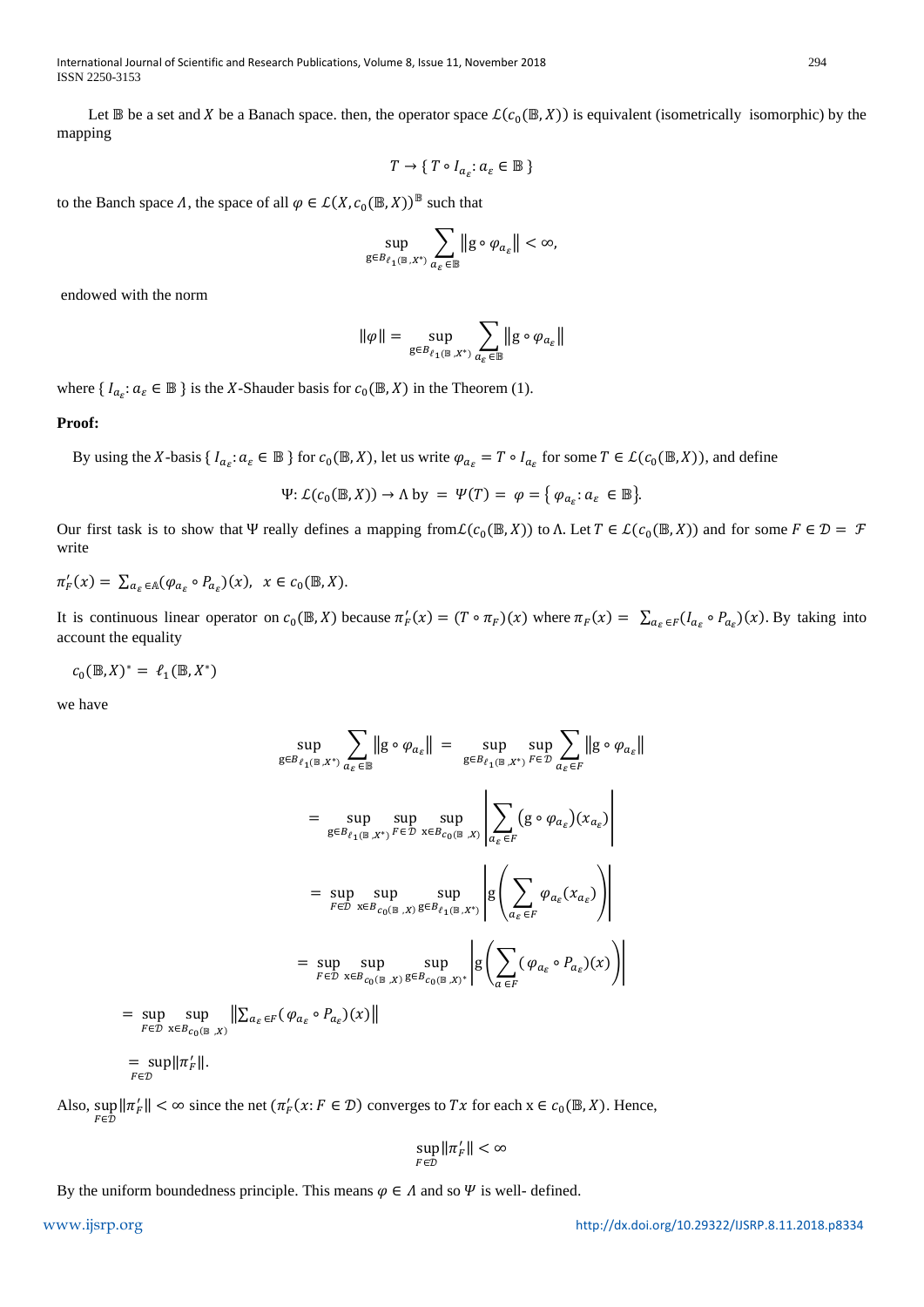International Journal of Scientific and Research Publications, Volume 8, Issue 11, November 2018 295 ISSN 2250-3153

If  $\|\varphi\| = 0$ , then

 $\|g \circ \varphi\| = 0$ 

for each  $g \in B_{\ell_1(\mathbb{B},X^*)}$  and for each  $a_{\varepsilon} \in \mathbb{B}$ . This implies each  $\varphi_{a_{\varepsilon}} = 0$  and so  $\varphi = 0$ . Other conditions of norm can easily be verified.

Further

$$
||Tx|| = \left\| T \left( \sum_{a \in F} (I_{a_{\varepsilon}} \circ P_{a_{\varepsilon}})(x) \right) \right\|
$$
  

$$
= \left\| \sum_{a_{\varepsilon} \in \mathbb{B}} (\varphi_{a_{\varepsilon}} \circ P_{a_{\varepsilon}})(x) \right\|
$$
  

$$
\leq \sup_{F \in \mathcal{D}} ||\pi_F'(x)||
$$
  

$$
\leq ||x|| \sup_{F \in \mathcal{D}} ||\pi_F'||
$$

 $\leq$  ||x|| || $\varphi$ ||.

That is,  $||T|| \le ||\varphi||$ . On the other hand, for each  $F \in \mathcal{D}$ ,

$$
\sum_{a_{\varepsilon} \in F} \|g \circ \varphi_{a_{\varepsilon}}\| \le \sup_{x \in B_{c_0(\mathbb{B}, X)}} \left| g \left( \sum_{a_{\varepsilon} \in F} \varphi_{a_{\varepsilon}}(x_{a_{\varepsilon}}) \right) \right|
$$
  

$$
\le \|g\| \sup_{x \in B_{c_0(\mathbb{B}, X)}} \left\| \sum_{a_{\varepsilon} \in \mathbb{B}} (\varphi_{a_{\varepsilon}} \circ P_{a_{\varepsilon}})(x) \right\|.
$$

This implies

$$
\|\varphi\| \le \sup_{x \in B_{c_0(\mathbb{B},X)}} \left\| \sum_{a_\varepsilon \in \mathbb{B}} (\varphi_{a_\varepsilon} \circ P_{a_\varepsilon})(x) \right\|.
$$

$$
= \sup_{x \in B_{c_0(\mathbb{B}, X)}} ||Tx|| = ||T||.
$$

This show that  $\Psi$  is an isometric isomorphism. Now let us prove that  $\Psi$  is also surjective. Let  $\varphi \in \Lambda$  be arbitrary and write

$$
Tx = \sum_{a_{\varepsilon} \in \mathbb{A}} (\varphi_{a_{\varepsilon}} \circ P_{a_{\varepsilon}})(x), \text{for } x \in c_0(\mathbb{B}^n, X).
$$

We shall show that this formula defines a bounded linear operator on

 $c_0(\mathbb{B}, X)$ . Let us first show that it is well-defined.

This is obviously equivalent to the summability of the family  $\{(\varphi_{a_{\varepsilon}} \circ P_{a_{\varepsilon}})(x): a_{\varepsilon} \in \mathbb{B}\}\$  to  $Tx$ , and so is equivalent to the convergence of the net  $(\pi_F^r(x): \mathcal{D})$  to  $Tx$  for each  $x \in c_0(\mathbb{B}, X)$ . From the fact that the family  $\{(I_{a_{\varepsilon}}, P_{a_{\varepsilon}}): a_{\varepsilon} \in \mathbb{B}\}\)$  is an Xbiorothogonal system, we have

$$
\pi'_{F\cup F_1}(\pi_F(x)) = \pi'_F(\pi_F(x)), \qquad F, F_1 \in \mathcal{D}.
$$

This implies  $(\pi_F'(\pi_F(x)) : \mathcal{D})$  is a Cauchy net in  $c_0(\mathbb{B}, X)$ , and so it has a limit. For the set of all  $\pi_F(x)$  is dense in  $c_0(\mathbb{B}, X)$ , and  $c_0(\mathbb{B}, X)$  is complete, and we have  $(\pi_F'(x): \mathcal{D})$  converges to  $Tx$ , whence, T is well-defined. Linearity is obvious and T is continuous since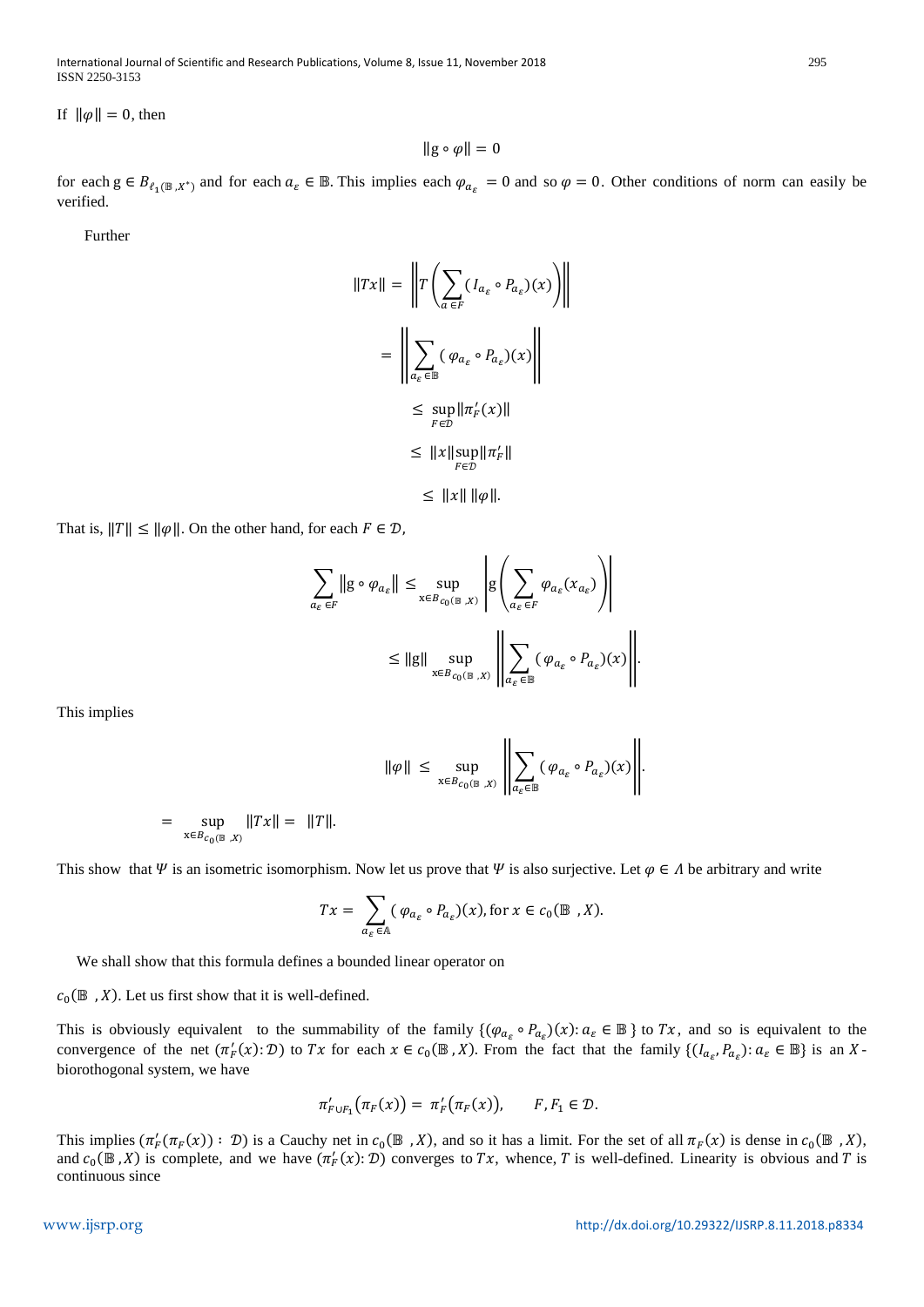International Journal of Scientific and Research Publications, Volume 8, Issue 11, November 2018 296 ISSN 2250-3153

$$
\sup_{x \in B_{c_0(\mathbb{B}, X)}} \|Tx\| \le \|\varphi\|.
$$

# **Example (18):**

Cleary,

$$
\ell_1(\mathbb{B},\mathcal{L}(X,c_0(\mathbb{B\ },X)))\,\subseteq\Lambda
$$

in the theorem and the inclusion relation may be strict. Let us give an example to verify the last sentence. Let  $\mathbb{B} = \mathbb{N}$  and  $X = \ell_1$ . Take

$$
\varphi_1 = \left\{ \begin{bmatrix} 1 & 0 & 0 & 0 & \cdots \\ 0 & 0 & 0 & 0 & \cdots \\ 0 & 0 & 0 & 0 & \cdots \\ \vdots & \vdots & \vdots & \ddots & \vdots \end{bmatrix} \begin{bmatrix} 0 & 0 & 0 & 0 & \cdots \\ 0 & 0 & 0 & 0 & \cdots \\ \vdots & \vdots & \vdots & \ddots & \vdots \end{bmatrix}, \dots \right\}_{n=1}^{\infty}
$$

$$
\varphi_2 = \left\{ \begin{bmatrix} 0 & 0 & 0 & 0 & \cdots \\ 0 & 0 & 0 & 0 & \cdots \\ 0 & 0 & 0 & 0 & \cdots \\ \vdots & \vdots & \vdots & \ddots & \vdots \end{bmatrix} \begin{bmatrix} 0 & 0 & 0 & 0 & \cdots \\ 0 & 1 & 0 & 0 & \cdots \\ \vdots & \vdots & \vdots & \ddots & \vdots \end{bmatrix}, \dots \right\}_{n=1}^{\infty}
$$

 $\sim$   $\sim$   $\sim$   $\sim$ 

Then, for each  $n \in \mathbb{N}$ ,

$$
\varphi_n(x) = (\varphi_1(x), \varphi_2(x), \dots) = (0, \dots, 0, x_n e_n, 0, \dots)
$$

Where 0 is the null vector of  $\ell_1$  and  $e_n$  is the nth-vector of the canonical basis of  $\ell_1$ , defines clearly a continuous linear operator from  $\ell_1$  into  $c_0(\ell_1)$ , that is, each

 $\varphi_n \in \mathcal{L}(\ell_1, c_0(\ell_1)),$ 

and also  $\|\varphi_n\| = 1$ . This means

$$
\varphi = (\varphi_n)_{n=1}^{\infty} \notin \ell_1(\mathcal{L}(\ell_1, c_0(\ell_1))).
$$

However, the following discussion shows that  $\varphi = (\varphi_n)_{n=1}^{\infty} \in \Lambda$ . Note that  $c_0(\ell_1)^* = \ell_1(\ell_{\infty})$  so that each  $g \in c_0(\ell_1)^*$  has the form  $g = (g_1, g_2, ...)$  and

$$
g(x) = \sum_{n \in \mathbb{N}} g_n \cdot x_n = \sum_{n \in \mathbb{N}} \sum_{n \in \mathbb{N}} g_{nk} \cdot x_{nk}
$$

for  $(x_n)_{n=1}^{\infty} \in c_0(\ell_1)$ , where  $x_n = (x_{nk})_{k=1}^{\infty} \in \ell_1$  and  $g_n = (g_{nk})_{k=1}^{\infty} \in \ell_\infty$  for each  $n \in \mathbb{N}$ . Hence, for  $y \in B_{c_0}$ ,

$$
| (g \circ \varphi_n)(y) | = |g(\varphi_{n1}(y), \varphi_{n2}(y), \dots)|
$$
  
= 
$$
\left| \sum_{k \in \mathbb{N}} g_k \cdot \varphi_{nk}(y) \right| = |g_{nn}y_n| \le |g_{nn}|,
$$

where  $\varphi_{nn}^n(y) = y_n$  and  $\varphi_{nk}^i(y) = 0$  otherwise. This shows that

$$
\sup_{g\in B_{c_0(\ell_1)^*}} \sum_{n\in\mathbb{N}} \|g\circ\varphi_n\| \le \sup_{g\in B_{\ell_1(\ell_\infty)}} \sum_{n\in\mathbb{N}} \|g_{nn}\| \le \|g\| \le 1,
$$

that is,  $\varphi \in \Lambda$ .

**Corollary (19):**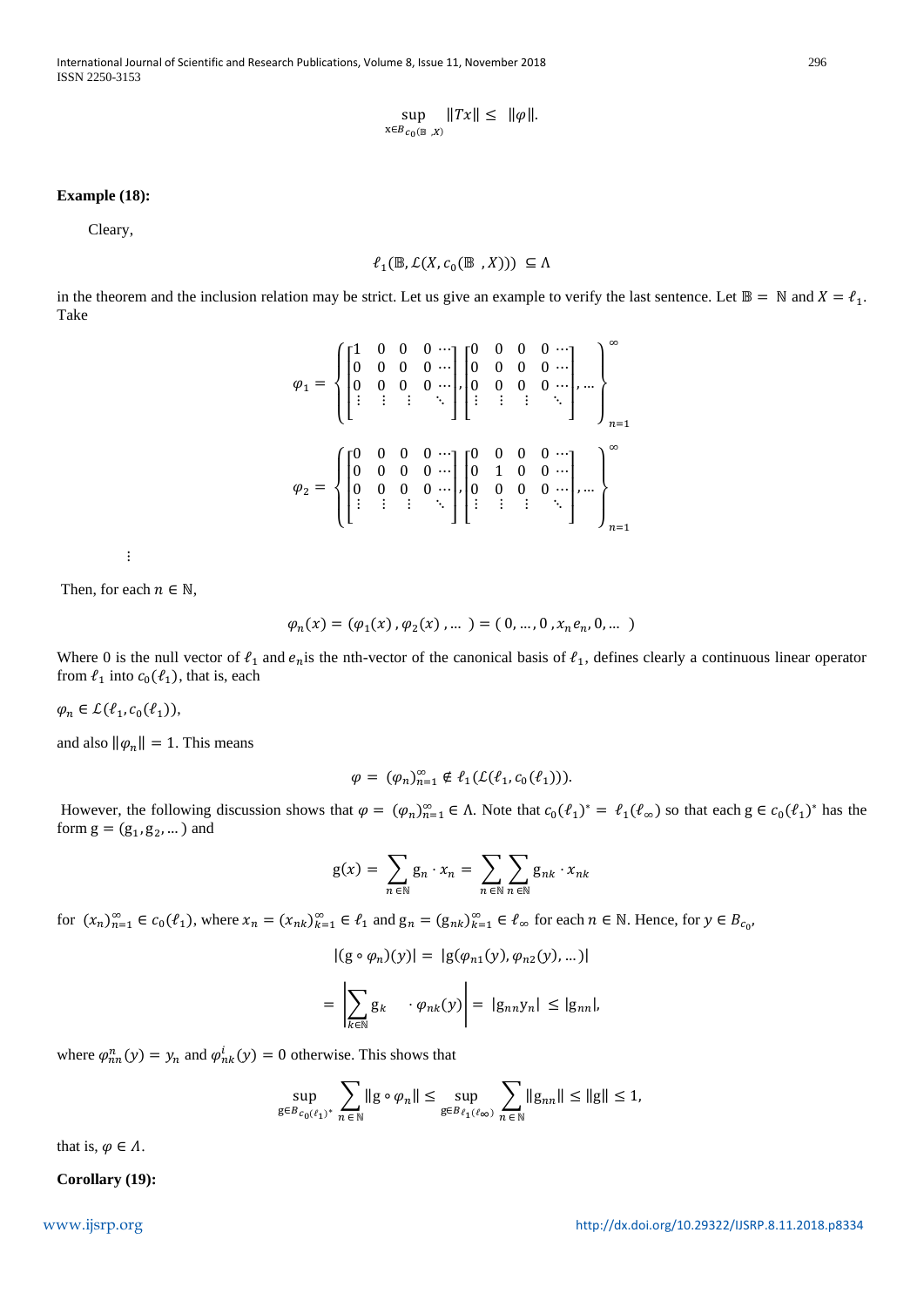International Journal of Scientific and Research Publications, Volume 8, Issue 11, November 2018 297 ISSN 2250-3153

For  $\epsilon > 0$ , let a family  $I_{a_{\epsilon}} = \{(n_{a_{\epsilon}}, R_{a_{\epsilon}}): a_{\epsilon} \in A\}$  be given, (see Definition (11). Then  $I_{a_{\epsilon}}$  is a Y- biorthogonal system for X if and only if  $\{n_{a_{\epsilon}}: a_{\epsilon} \in A\}$  is Y-basis for X with  $\{R_{a_{\epsilon}}\}$  being A. F. F. to  $\{n_{a_{\epsilon}}: a_{\epsilon} \in A\}$ .

# **Proof:**

For any  $\nu \in Y$ ,  $n_{a_{\epsilon} + \epsilon}(\nu) \in X$ , and so

$$
n_{a_{\epsilon}+\epsilon}(v) = \sum_{a_{\epsilon}\in\mathbb{A}} (n_{a_{\epsilon}} \circ R_{a_{\epsilon}})(n_{a_{\epsilon}+\epsilon}(v)).
$$
  

$$
= \sum_{a_{\epsilon}\in\mathbb{A}} n_{a_{\epsilon}} [(R_{a_{\epsilon}} \circ n_{a_{\epsilon}+\epsilon})(v)].
$$

Hence, by the uniqueness of the family  $\{R_{a_{\epsilon}}\}$ , this equality holds if and only if  $R_{a_{\epsilon}} \circ n_{a_{\epsilon}+\epsilon} = I_y$  for  $a_{\epsilon} = a_{\epsilon}$ , and  $R_{a_{\epsilon}} \circ n_{a_{\epsilon}+\epsilon} = I_y$  $0, a_{\epsilon} \neq a_{\epsilon} + \epsilon.$ 

## **References**

[1] Y. Yilmaz, Characterizations of some operators Spaces by relative adjoint operators, Nonlinear Anal. TMA65 (2006) 1833- 1842.

[2] I. Singer, Bases in Banach spaces 1, Spriger- Verlag, Berlin, Heidelberg, New York, 1970.

[3] Y. Yilmaz, Function bases of topological vector spaces, Topol. Methods Nonlinear Anal. (in press).

[4] L. Drewnowski, et al., On the Barelledness of spaces of bounded vector Functions, Arch. Math. 63 (1994) 449- 458.

[5] J.C. Ferrando, On the Barelledness of the vector –valued bounded function Space, J. Math. Anal. Appl. 184(1994) 437- 440.

[6] J.C.Ferrando, Unordered Baire- like vector- valued function spaces, Bull. Belg. Math. Soc. 2(1995) 223- 227.

[7] J. Ferrando, On some spaces of the vector-valued bounded functi ons. Math Scand. 84(1999) 71-80.

[8] J. Ferrando, L. M. Sanchez Ruiz, Barrelledness in  $\ell_{\infty}(\Omega, X)$  subspaces, J. Math. Anal. Appl. 303 (2005) 486-491.

[9] J. Ferrando, S.V. Ludkowsky, Some Barrelledness properties of  $c_0(\Omega, X)$ , J. Math. Anal. Appl. 274(2002) 577- 585.

[10] J. Mendoza, Abarelledness criterion for  $c_0(E)$ . Arch. Math. 40 (1983)156- 158.

[11] Y. Yilmaz, Structural properties of some function spaces, Nonlinear Anal. TMA 59 (2004) 959-971.

- [12] N. Bourbaki, General Topology, Addison-Wesley, reading Mass, 1966.
- [13] J. Lindenstrauss, L. Tzafriri, Classical Banach spaces 1, Springer Velag, Berlin, Heidelberge, New York, 1977.
- [14] H.P. Rosenthal, The complete separable extension property, J. Operator Theory 43(2) (2002) 329- 374.

[15] T. Oikhberg, H.P. Rosenthal, Extension properties for the space of compact operators, J. Funct. Anal. 179(2) (2001) 251- 308.

[16] Y. Yilmaz, Relative bases in Banach Spaces, NonLinear Analysis 71(2009) 2012-2021.